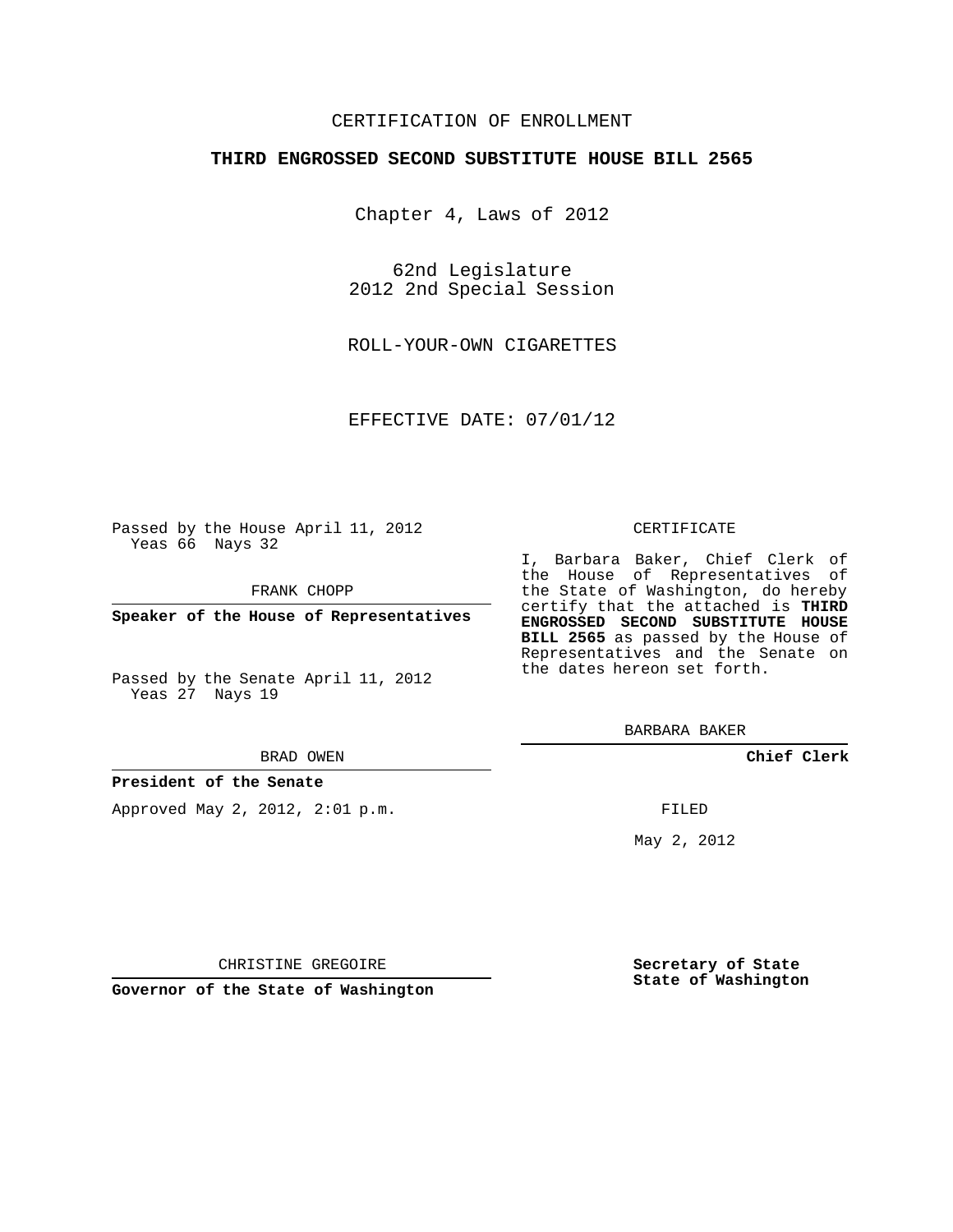# **THIRD ENGROSSED SECOND SUBSTITUTE HOUSE BILL 2565** \_\_\_\_\_\_\_\_\_\_\_\_\_\_\_\_\_\_\_\_\_\_\_\_\_\_\_\_\_\_\_\_\_\_\_\_\_\_\_\_\_\_\_\_\_

\_\_\_\_\_\_\_\_\_\_\_\_\_\_\_\_\_\_\_\_\_\_\_\_\_\_\_\_\_\_\_\_\_\_\_\_\_\_\_\_\_\_\_\_\_

Passed Legislature - 2012 2nd Special Session

## **State of Washington 62nd Legislature 2012 2nd Special Session**

**By** House Ways & Means (originally sponsored by Representatives Kirby, Harris, Dammeier, Walsh, Orwall, Kelley, Moscoso, and Zeiger)

READ FIRST TIME 02/27/12.

 AN ACT Relating to persons who operate a roll-your-own cigarette machine at retail establishments; amending RCW 82.24.010, 82.24.030, 82.24.035, 82.24.050, 82.24.060, 82.24.110, 82.24.120, 82.24.180, 82.24.295, 82.24.500, and 82.24.530; reenacting and amending RCW 82.24.130; prescribing penalties; providing an effective date; and declaring an emergency.

BE IT ENACTED BY THE LEGISLATURE OF THE STATE OF WASHINGTON:

 **Sec. 1.** RCW 82.24.010 and 1997 c 420 s 3 are each amended to read as follows:

 Unless the context clearly requires otherwise, the definitions in this section apply throughout this chapter:

(1) "Board" means the liquor control board.

 (2) "Cigarette" means any roll for smoking made wholly or in part of tobacco, irrespective of size or shape and irrespective of the tobacco being flavored, adulterated, or mixed with any other ingredient, where such roll has a wrapper or cover made of paper or any material, except where such wrapper is wholly or in the greater part made of natural leaf tobacco in its natural state. "Cigarette" includes a roll-your-own cigarette.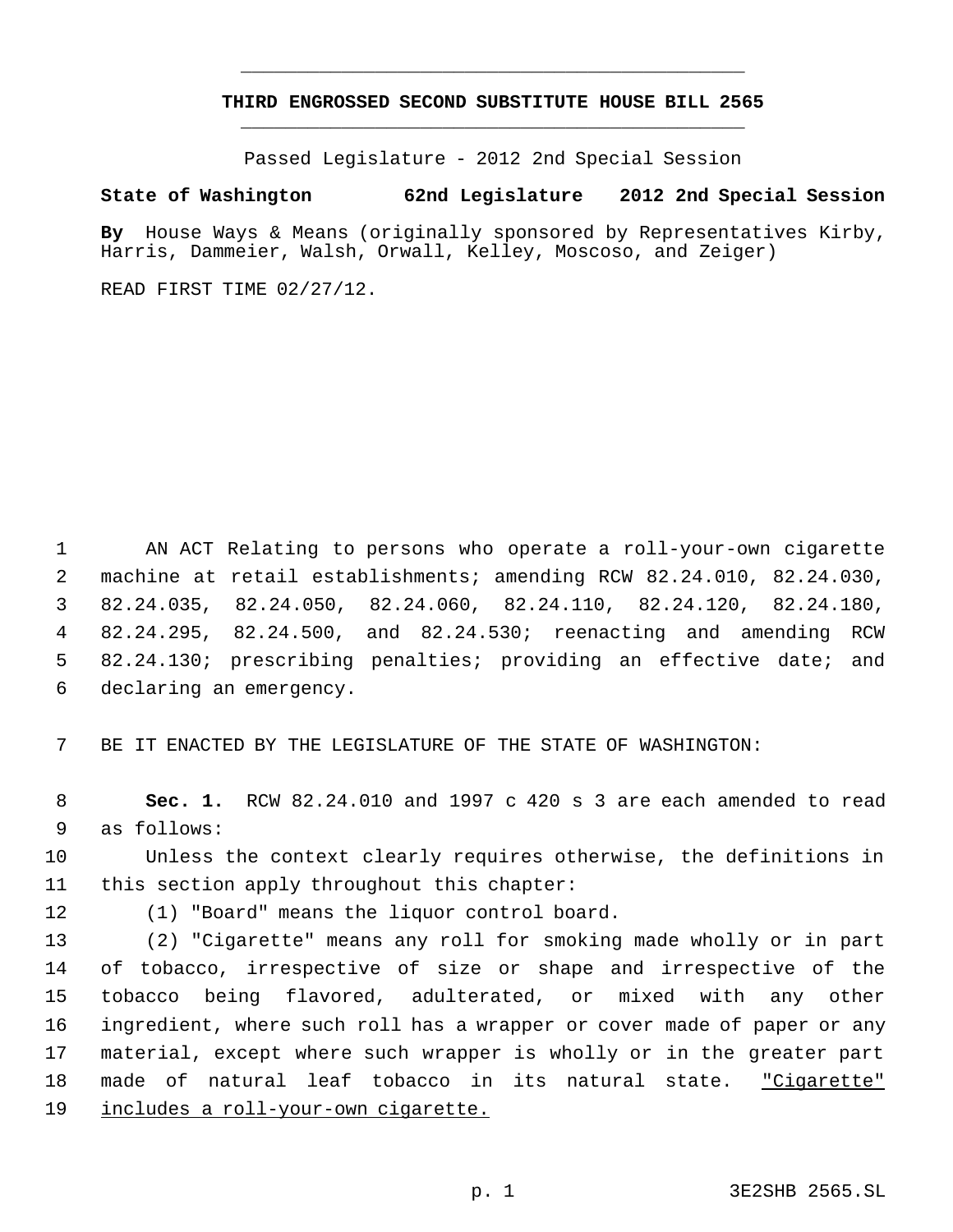(3) "Cigarette paper" means any paper or any other material except 2 tobacco, prepared for use as a cigarette wrapper.

 (4) "Cigarette tube" means cigarette paper made into a hollow cylinder for use in making cigarettes.

 (5) "Commercial cigarette-making machine" means a machine that is operated in a retail establishment and that is capable of being loaded with loose tobacco, cigarette paper or tubes, and any other components 8 related to the production of roll-your-own cigarettes, including filters.

 (6) "Indian tribal organization" means a federally recognized Indian tribe, or tribal entity, and includes an Indian wholesaler or retailer that is owned by an Indian who is an enrolled tribal member conducting business under tribal license or similar tribal approval within Indian country. For purposes of this chapter "Indian country" is defined in the manner set forth in 18 U.S.C. Sec. 1151.

16  $((+4))$  (7) "Precollection obligation" means the obligation of a seller otherwise exempt from the tax imposed by this chapter to collect the tax from that seller's buyer.

 $((+5))$   $(8)$  "Retailer" means every person, other than a wholesaler, who purchases, sells, offers for sale or distributes any one or more of the articles taxed herein, irrespective of quantity or amount, or the number of sales, and all persons operating under a retailer's registration certificate.

 $((+6))$  (9) "Retail selling price" means the ordinary, customary or usual price paid by the consumer for each package of cigarettes, less the tax levied by this chapter and less any similar tax levied by this state.

28  $((+7))$  (10) "Roll-your-own cigarettes" means cigarettes produced by a commercial cigarette-making machine.

30 (11) "Stamp" means the stamp or stamps by use of which the tax levy under this chapter is paid or identification is made of those cigarettes with respect to which no tax is imposed.

33  $((+8))$   $(12)$  "Wholesaler" means every person who purchases, sells, or distributes any one or more of the articles taxed herein to retailers for the purpose of resale only.

36  $((+9))$  (13) The meaning attributed, in chapter 82.04 RCW, to the words "person," "sale," "business" and "successor" applies equally in this chapter.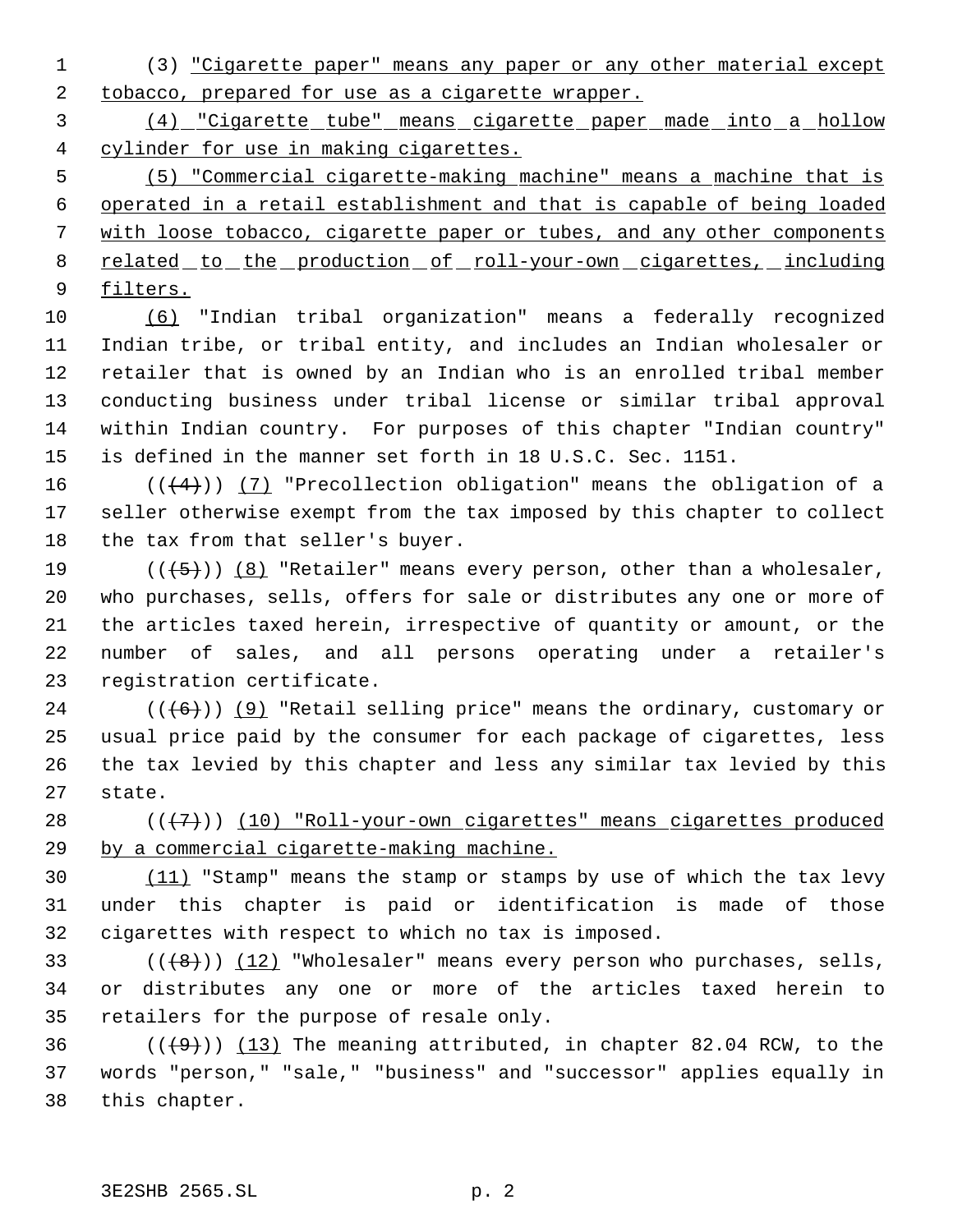**Sec. 2.** RCW 82.24.030 and 2003 c 114 s 2 are each amended to read as follows:

 (1) In order to enforce collection of the tax hereby levied, the 4 department of revenue ((shall)) must design and have printed stamps of such size and denominations as may be determined by the department. The stamps must be affixed on the smallest container or package that will be handled, sold, used, consumed, or distributed, to permit the department to readily ascertain by inspection, whether or not such tax has been paid or whether an exemption from the tax applies.

 (2) Except as otherwise provided in this chapter, only a wholesaler 11 ((shall)) may cause to be affixed on every package of cigarettes, stamps of an amount equaling the tax due thereon or stamps identifying the cigarettes as exempt before he or she sells, offers for sale, uses, consumes, handles, removes, or otherwise disturbs and distributes the 15 same((: PROVIDED, That)). However, where it is established to the satisfaction of the department that it is impractical to affix such stamps to the smallest container or package, the department may authorize the affixing of stamps of appropriate denomination to a large container or package.

20 (3) Except as otherwise provided in this chapter, only wholesalers 21 may purchase or obtain cigarette stamps. Wholesalers ((shall)) may not sell or provide stamps to any other wholesaler or person.

23 (4) Each roll of stamps, or group of sheets, ((shall)) must have a 24 separate serial number, which ((shall be)) is legible at the point of 25 sale. The department of revenue ((shall)) must keep records of which wholesaler purchases each roll or group of sheets. If the department of revenue permits wholesalers to purchase partial rolls or sheets, in no case may stamps bearing the same serial number be sold to more than 29 one wholesaler. The remainder of the roll or sheet, if any, ((shall)) 30 must either be retained for later purchases by the same wholesaler or destroyed.

32 (5) Nothing in this section ((shall)) may be construed as limiting any otherwise lawful activity under a cigarette tax compact pursuant to chapter 43.06 RCW.

 (6) In order to enforce collection of the tax in the case of roll- your-own cigarettes, a retailer must affix a stamp or stamps to each box or similar container provided by the retailer to the consumer. The box or similar container must be used by a consumer to transport roll-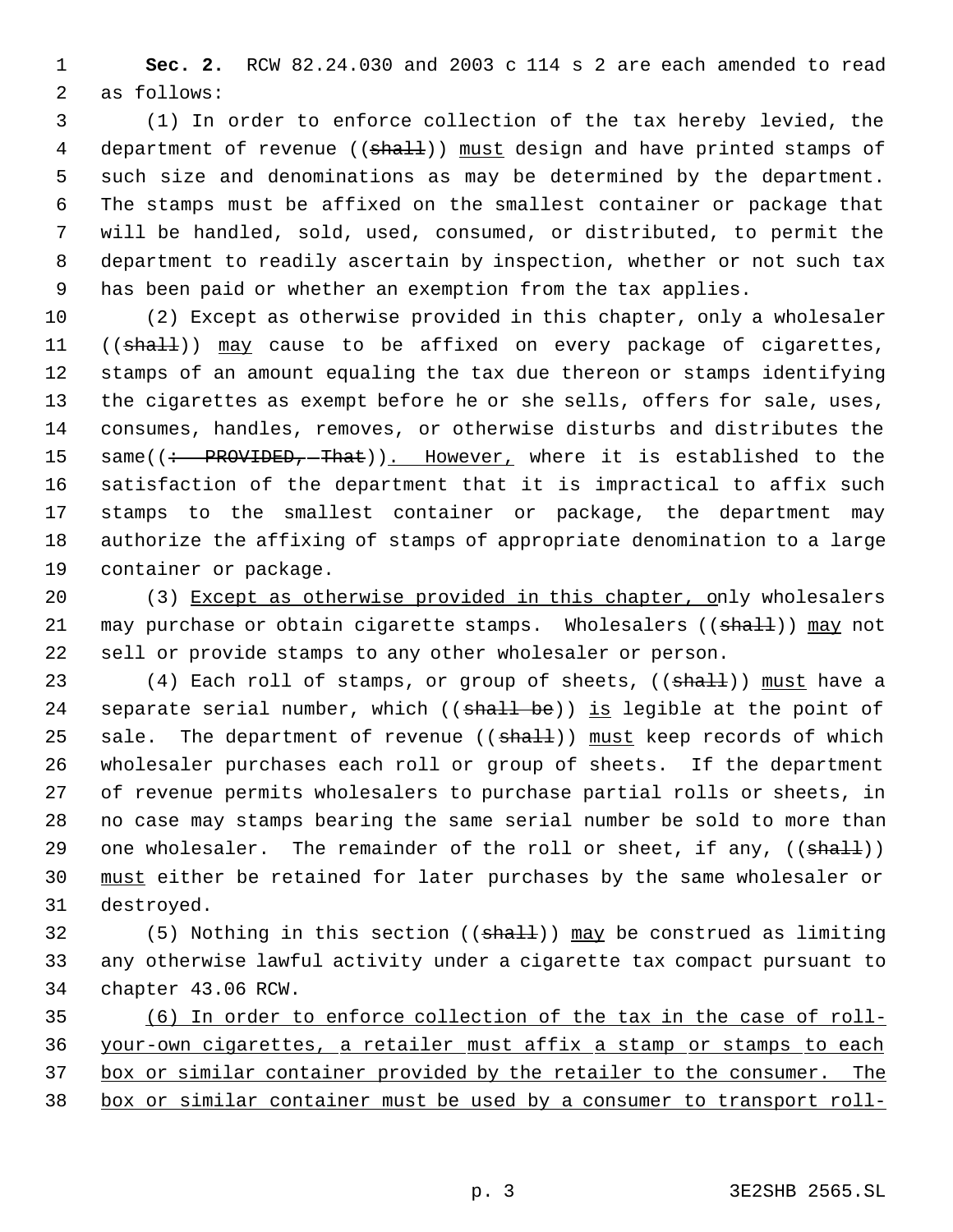your-own cigarettes from the retailer's place of business. A retailer 2 must provide cigarette tubes to a consumer in one or more twenty unit denominations. Stamps must be for an amount equaling the tax due under this chapter. Each cigarette tube or paper provided to the consumer is deemed a cigarette for purposes of imposing and collecting taxes under this chapter. Stamps for roll-your-own cigarettes must be issued and affixed in a manner determined by the department but as consistent as practicable with the stamping requirements for wholesalers.

 **Sec. 3.** RCW 82.24.035 and 1999 c 193 s 5 are each amended to read as follows:

 (1) No stamp may be affixed to, or made upon, any container or package of cigarettes if:

 (a) The container or package differs in any respect with the requirements of the federal cigarette labeling and advertising act (15 U.S.C. Sec. 1331 et seq.) for the placement of labels, warnings, or any other information upon a package of cigarettes that is to be sold within the United States;

 (b) The container or package has been imported into the United States after January 1, 2000, in violation of 26 U.S.C. Sec. 5754;

 (c) The container or package, including a container of individually stamped containers or packages, is labeled "For Export Only," "U.S. Tax Exempt," "For Use Outside U.S.," or similar wording indicating that the manufacturer did not intend that the product be sold in the United States; or

 (d) The container or package has been altered by adding or deleting the wording, labels, or warnings described in (a) or (c) of this subsection.

 (2) In addition to the penalty and forfeiture provisions otherwise provided for in this chapter, a violation of this section is a deceptive act or practice under the consumer protection act, chapter 19.86 RCW.

 (3) Subsection (1)(a) of this section does not apply to boxes or 33 similar containers used by a consumer to transport roll-your-own cigarettes.

 **Sec. 4.** RCW 82.24.050 and 2003 c 114 s 4 are each amended to read as follows: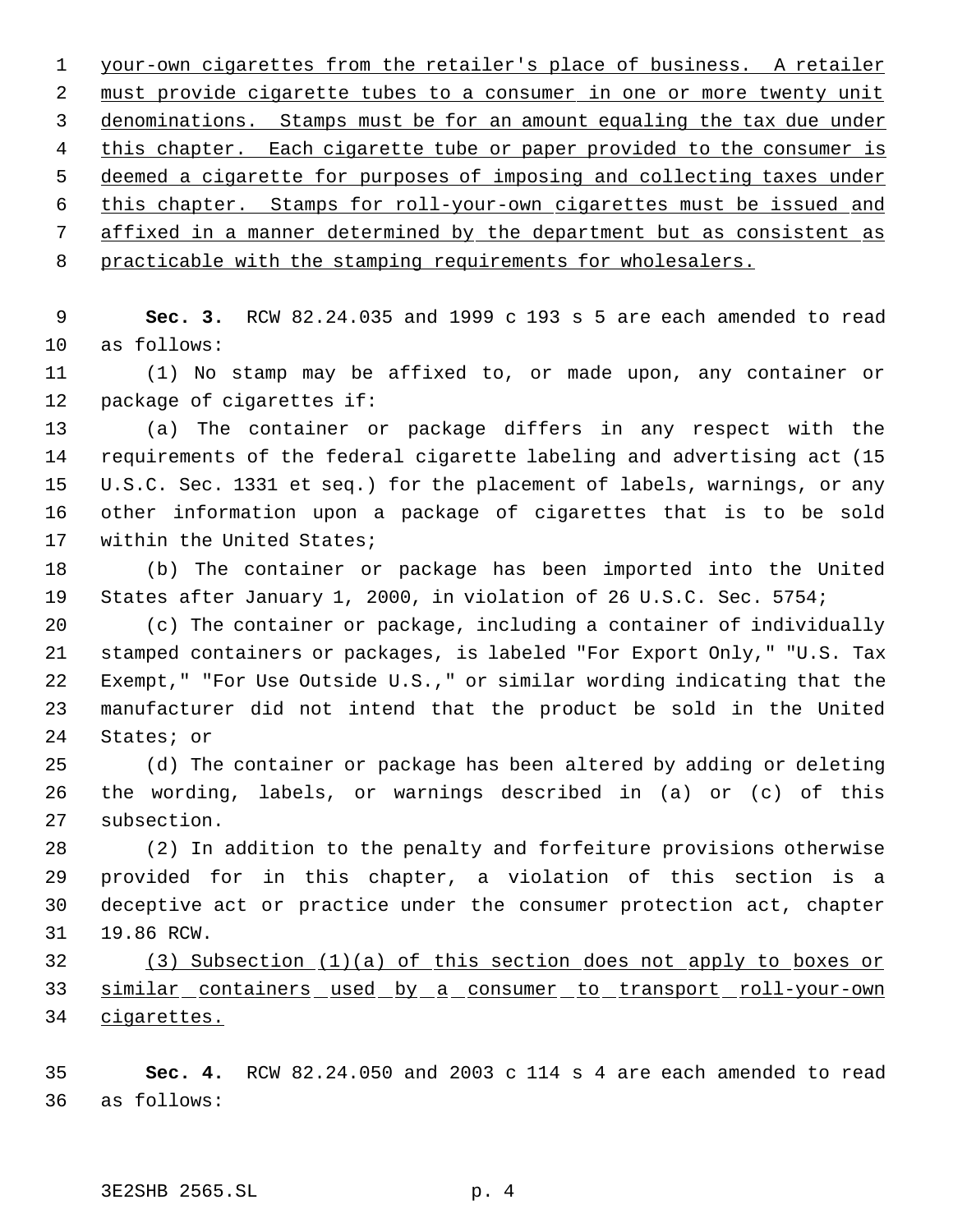(1) No retailer in this state may possess unstamped cigarettes within this state unless the person is also a wholesaler in possession of the cigarettes in accordance with RCW 82.24.040.

 (2) A retailer may obtain cigarettes only from a wholesaler subject to the provisions of this chapter.

 (3) Only a retailer licensed under this chapter may provide consumers with access to a commercial cigarette-making machine to make 8 roll-your-own cigarettes. A retailer is prohibited from allowing the 9 use of a commercial cigarette-making machine by a person unless, 10 contemporaneously to the person's use of the machine, the retailer 11 provides the consumer with a box or similar container to transport 12 roll-your-own cigarettes and such box is affixed with the appropriate 13 stamp or stamps as required under RCW 82.24.030(6). A consumer must transport roll-your-own cigarettes from a retailer's place of business 15 only in such box or similar container.

 (4) A commercial cigarette-making machine must have a secure meter 17 that counts the number of cigarettes made, manufactured, or fabricated by the machine and that cannot be accessed, except for the sole purpose of taking meter readings, altered or reset by the machine operator.

 **Sec. 5.** RCW 82.24.060 and 1961 c 15 s 82.24.060 are each amended to read as follows:

22 (1) Except as otherwise provided in this chapter, stamps  $((shalt))$ 23 must be affixed in such manner that they cannot be removed from the package or container without being mutilated or destroyed, which stamps 25 so affixed  $((shall be))$  are evidence of the tax imposed.

 (2) In the case of cigarettes contained in individual packages, as 27 distinguished from cartons or larger units, the stamps ((shall)) must be affixed securely on each individual package.

29 (3) With respect to roll-your-own cigarettes, stamps must be affixed securely on each individual box or similar container provided by the retailer to the consumer.

 **Sec. 6.** RCW 82.24.110 and 2008 c 226 s 4 are each amended to read as follows:

 (1) Each of the following acts is a gross misdemeanor and punishable as such: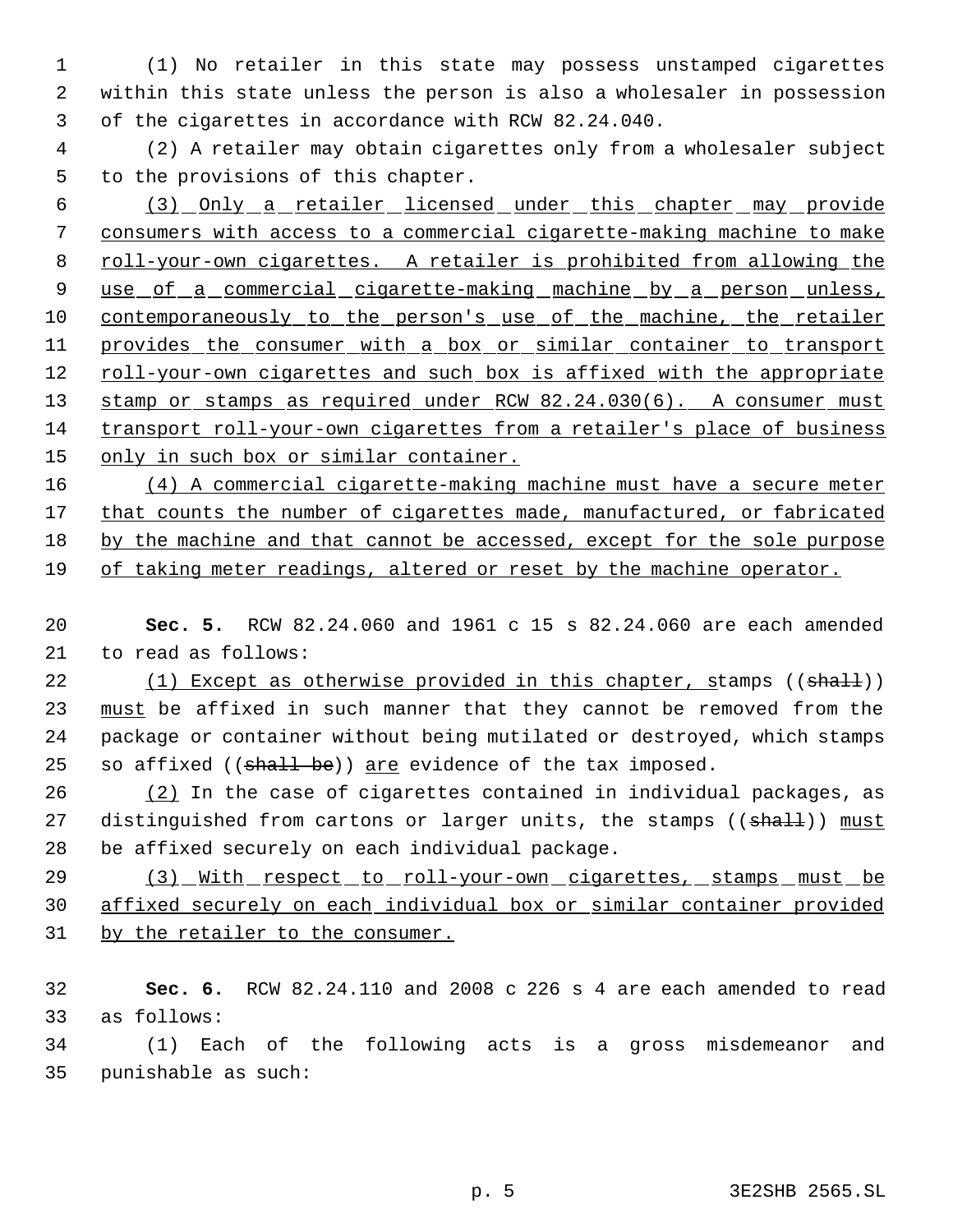(a) To sell, except as a licensed wholesaler engaged in interstate commerce as to the article being taxed herein, without the stamp first being affixed;

 (b) To sell in Washington as a wholesaler to a retailer who does not possess and is required to possess a current cigarette retailer's license;

 (c) To use or have in possession knowingly or intentionally any 8 forged or counterfeit stamps;

 (d) For any person other than the department of revenue or its duly authorized agent to sell any stamps not affixed to any of the articles taxed herein whether such stamps are genuine or counterfeit;

 (e) For any person other than the department of revenue, its duly authorized agent, or a licensed wholesaler who has lawfully purchased or obtained them to possess any stamps not affixed to any of the 15 articles taxed herein whether such stamps are genuine or counterfeit;

16 (f) To violate any of the provisions of this chapter;

 (g) To violate any lawful rule made and published by the department 18 of revenue or the board;

19 (h) To use any stamps more than once or any individual stamped box 20 or similar container used to transport roll-your-own cigarettes more than once;

 (i) To refuse to allow the department of revenue or its duly authorized agent, on demand, to make full inspection of any place of business where any of the articles herein taxed are sold or otherwise hinder or prevent such inspection;

26 (j) Except as otherwise provided in this chapter, for any retailer to have in possession in any place of business any of the articles herein taxed, unless the same have the proper stamps attached;

 (k) For any person to make, use, or present or exhibit to the department of revenue or its duly authorized agent, any invoice for any of the articles herein taxed which bears an untrue date or falsely states the nature or quantity of the goods therein invoiced;

 (l) For any wholesaler or retailer or his or her agents or employees to fail to produce on demand of the department of revenue all invoices of all the articles herein taxed or stamps bought by him or her or received in his or her place of business within five years prior to such demand unless he or she can show by satisfactory proof that the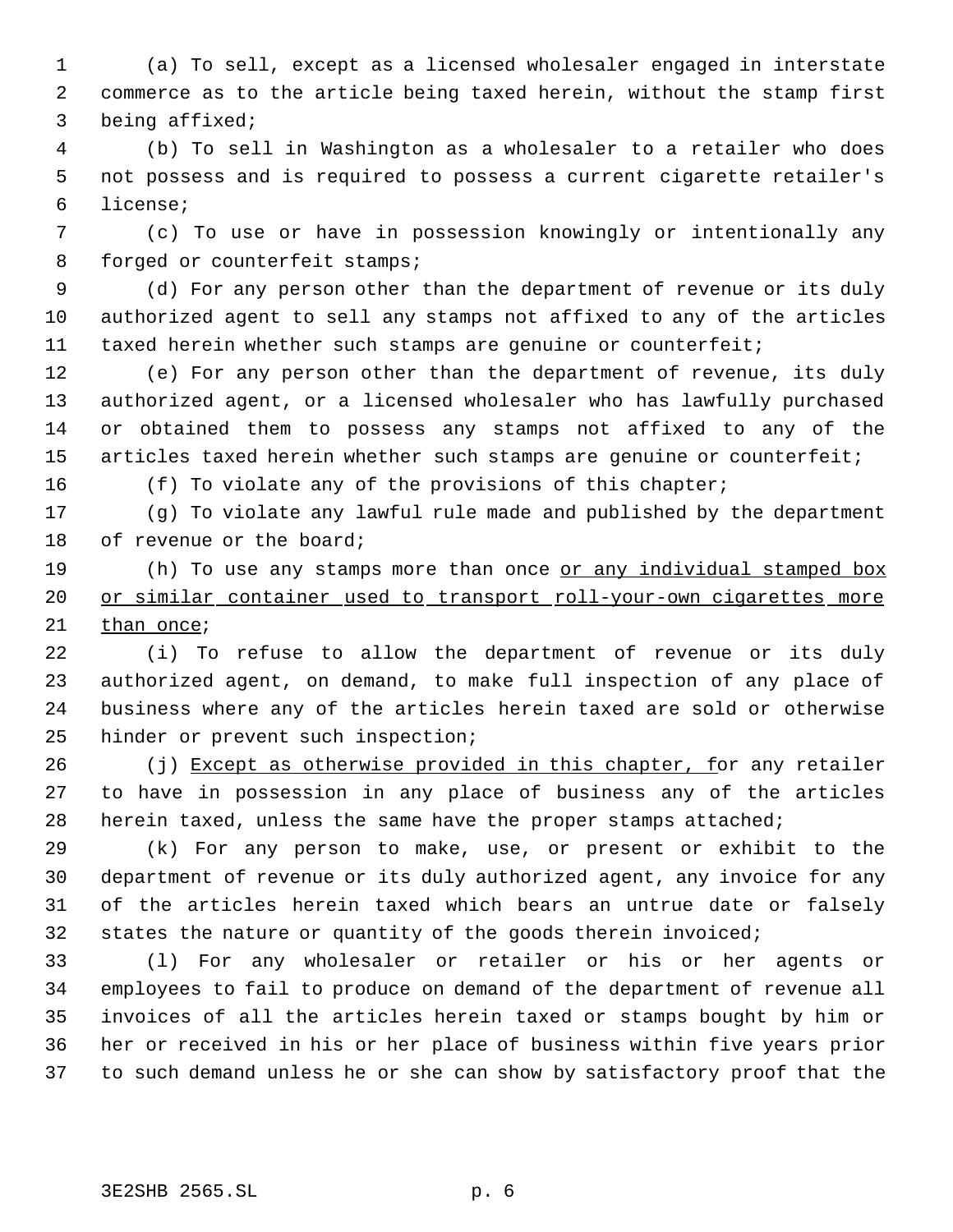nonproduction of the invoices was due to causes beyond his or her control;

 (m) For any person to receive in this state any shipment of any of the articles taxed herein, when the same are not stamped, for the purpose of avoiding payment of tax. It is presumed that persons other than dealers who purchase or receive shipments of unstamped cigarettes do so to avoid payment of the tax imposed herein;

 (n) For any person to possess or transport in this state a quantity of ten thousand cigarettes or less unless the proper stamps required by this chapter have been affixed or unless: (i) Notice of the possession or transportation has been given as required by RCW 82.24.250; (ii) the person transporting the cigarettes has in actual possession invoices or delivery tickets which show the true name and address of the consignor 14 or seller, the true name and address of the consignee or purchaser, and the quantity and brands of the cigarettes so transported; and (iii) the cigarettes are consigned to or purchased by any person in this state who is authorized by this chapter to possess unstamped cigarettes in this state;

 (o) For any person to possess or receive in this state a quantity of ten thousand cigarettes or less unless the proper stamps required by this chapter have been affixed or unless the person is authorized by this chapter to possess unstamped cigarettes in this state and is in 23 compliance with the requirements of this chapter;  $((and))$ 

 (p) To possess, sell, distribute, purchase, receive, ship, or transport within this state any container or package of cigarettes that 26 does not comply with this chapter; and

 (q) For a retailer to provide consumers with access to a commercial cigarette-making machine without providing a box or similar container that has a properly affixed stamp or stamps.

 (2) It is unlawful for any person knowingly or intentionally to possess or to:

 (a) Transport in this state a quantity in excess of ten thousand cigarettes unless the proper stamps required by this chapter are affixed thereto or unless: (i) Proper notice as required by RCW 82.24.250 has been given; (ii) the person transporting the cigarettes actually possesses invoices or delivery tickets showing the true name and address of the consignor or seller, the true name and address of the consignee or purchaser, and the quantity and brands of the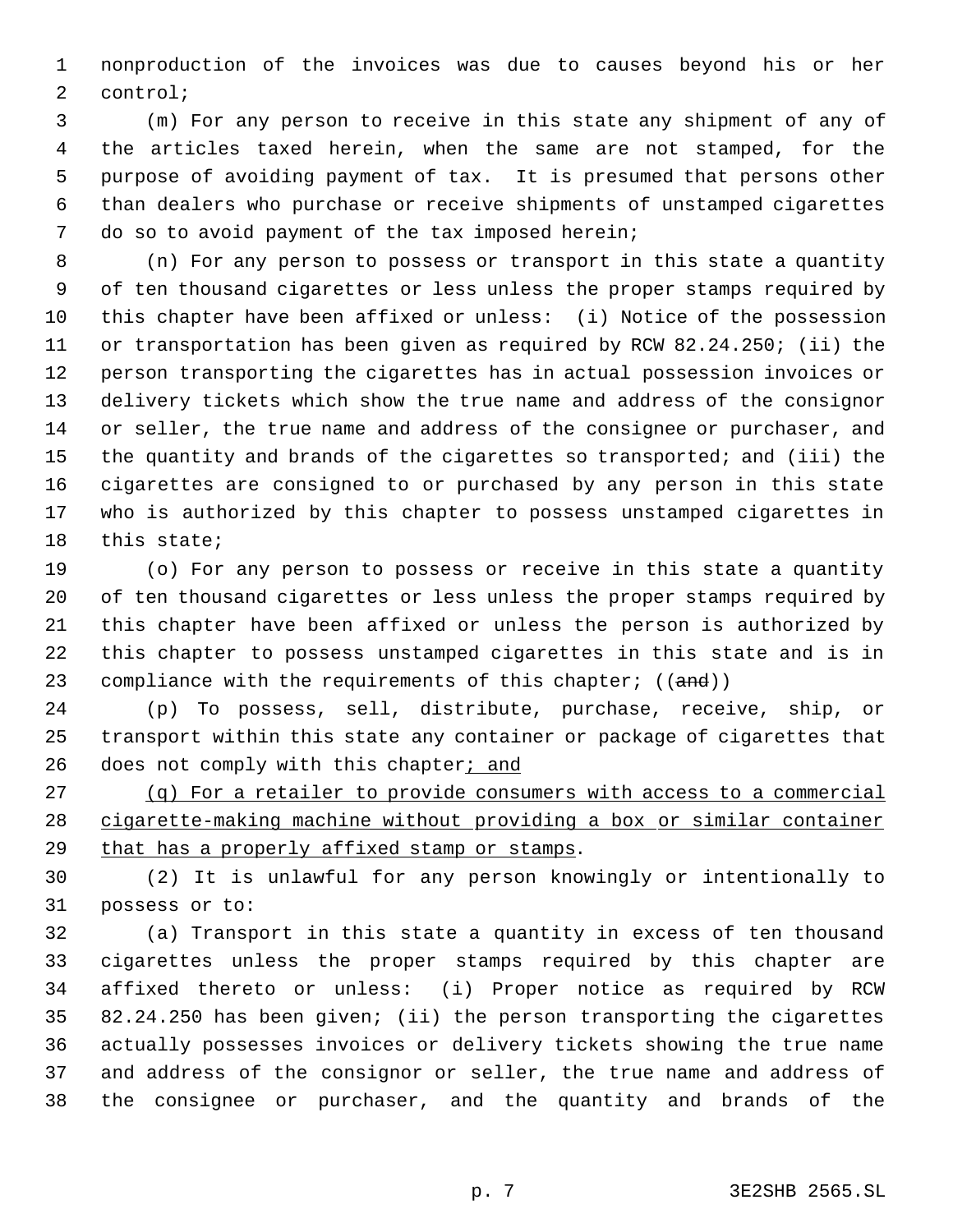cigarettes so transported; and (iii) the cigarettes are consigned to or purchased by a person in this state who is authorized by this chapter to possess unstamped cigarettes in this state; or

 (b) Receive in this state a quantity in excess of ten thousand cigarettes unless the proper stamps required by this chapter are affixed thereto or unless the person is authorized by this chapter to possess unstamped cigarettes in this state and is in compliance with this chapter.

9 (3) Violation of ((this)) subsection (2) ((shall-be)) of this section is punished as a class C felony under Title 9A RCW.

 $((+3))$   $(4)$  All agents, employees, and others who aid, abet, or otherwise participate in any way in the violation of the provisions of this chapter or in any of the offenses described in this chapter 14 ((shall-be)) are quilty and punishable as principals, to the same extent as any wholesaler or retailer or any other person violating this chapter.

17  $((+4))$   $(5)$  For purposes of this section, "person authorized by this chapter to possess unstamped cigarettes in this state" has the same meaning as in RCW 82.24.250.

 **Sec. 7.** RCW 82.24.120 and 2007 c 111 s 102 are each amended to read as follows:

 (1) If any person, subject to the provisions of this chapter or any 23 rules adopted by the department of revenue under authority ((hereof)) of this section, is found to have failed to affix the stamps required, 25 or to have them affixed as ((herein)) provided in this section, or to 26 pay any tax due ((hereunder)) under this section, or to have violated any of the provisions of this chapter or rules adopted by the 28 department of revenue in the administration ((hereof)) of this chapter, 29 there ((shall)) must be assessed and collected from such person, in addition to any tax that may be found due, a remedial penalty equal to 31 the greater of ten dollars per package of unstamped cigarettes or ten 32 dollars per twenty roll-your-own cigarettes, or two hundred fifty dollars, plus interest on the amount of the tax at the rate as computed under RCW 82.32.050(2) from the date the tax became due until the date of payment, and upon notice mailed to the last known address of the person or provided electronically as provided in RCW 82.32.135. The 37 amount ((shall become)) is due and payable in thirty days from the date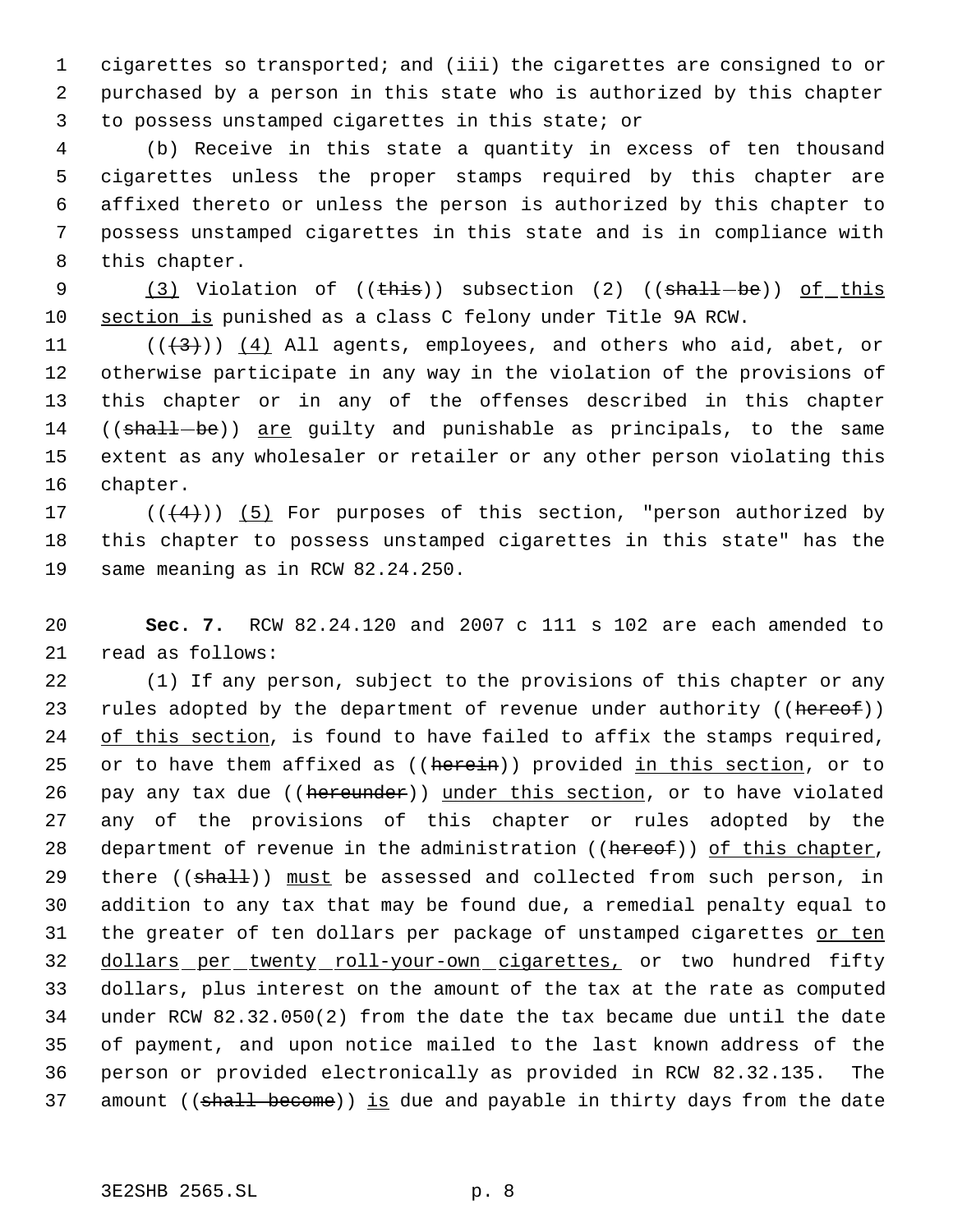of the notice. If the amount remains unpaid, the department or its duly authorized agent may make immediate demand upon such person for the payment of all such taxes, penalties, and interest.

 (2) The department, for good reason shown, may waive or cancel all or any part of penalties imposed, but the taxpayer must pay all taxes due and interest thereon, at the rate as computed under RCW 82.32.050(2) from the date the tax became due until the date of payment.

 (3) The keeping of any unstamped articles coming within the 10 provisions of this chapter ((shall-be)) is prima facie evidence of intent to violate the provisions of this chapter.

 (4) This section does not apply to taxes or tax increases due under RCW 82.24.280.

 **Sec. 8.** RCW 82.24.130 and 2003 c 114 s 7, 2003 c 113 s 4, and 2003 c 25 s 9 are each reenacted and amended to read as follows:

(1) The following are subject to seizure and forfeiture:

 (a) Subject to RCW 82.24.250, any articles taxed in this chapter that are found at any point within this state, which articles are held, owned, or possessed by any person, and that do not have the stamps affixed to the packages or containers; any container or package of cigarettes possessed or held for sale that does not comply with this 22 chapter; and any container or package of cigarettes that is manufactured, sold, or possessed in violation of RCW 82.24.570.

 (b) All conveyances, including aircraft, vehicles, or vessels, which are used, or intended for use, to transport, or in any manner to facilitate the transportation, for the purpose of sale or receipt of property described in (a) of this subsection, except:

 (i) A conveyance used by any person as a common or contract carrier having in actual possession invoices or delivery tickets showing the true name and address of the consignor or seller, the true name of the consignee or purchaser, and the quantity and brands of the cigarettes transported, unless it appears that the owner or other person in charge of the conveyance is a consenting party or privy to a violation of this chapter;

 (ii) A conveyance subject to forfeiture under this section by reason of any act or omission of which the owner thereof establishes to have been committed or omitted without his or her knowledge or consent;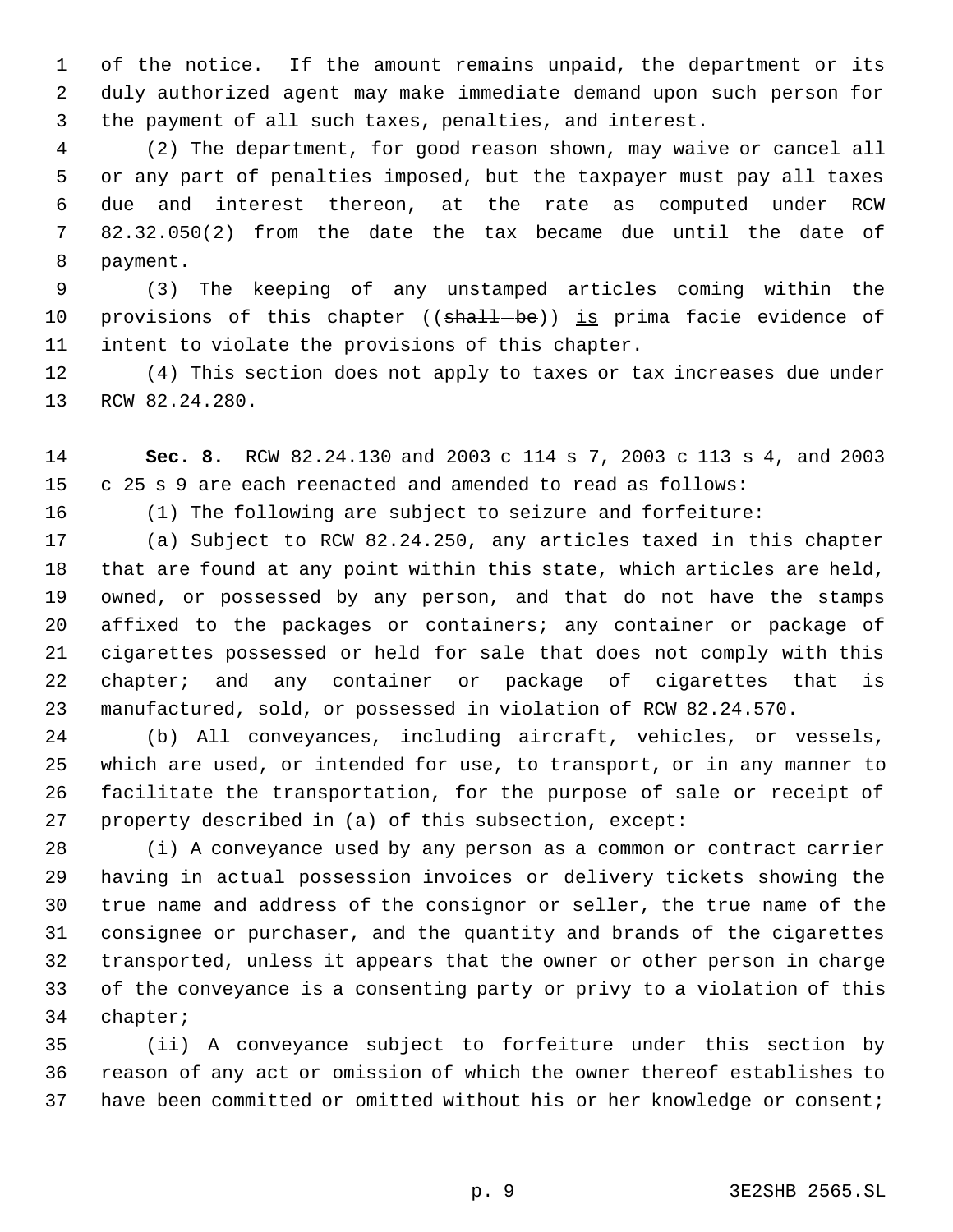(iii) A conveyance encumbered by a bona fide security interest if the secured party neither had knowledge of nor consented to the act or omission.

 (c) Any vending machine or commercial cigarette-making machine used for the purpose of violating the provisions of this chapter.

 (d) Any cigarettes that are stamped, sold, imported, or offered or possessed for sale in this state in violation of RCW 70.158.030(3). For the purposes of this subsection (1)(d), "cigarettes" has the meaning as provided in RCW 70.158.020(3).

10 (((e) All cigarettes sold, delivered, or attempted to be delivered 11 in violation of RCW 70.155.105.)

 (2) Property subject to forfeiture under this chapter may be seized by any agent of the department authorized to collect taxes, any enforcement officer of the board, or law enforcement officer of this state upon process issued by any superior court or district court having jurisdiction over the property. Seizure without process may be made if:

 (a) The seizure is incident to an arrest or a search under a search warrant or an inspection under an administrative inspection warrant; or (b) The department, the board, or the law enforcement officer has probable cause to believe that the property was used or is intended to be used in violation of this chapter and exigent circumstances exist

making procurement of a search warrant impracticable.

 (3) Notwithstanding the foregoing provisions of this section, articles taxed in this chapter which are in the possession of a wholesaler, licensed under Washington state law, for a period of time 27 necessary to affix the stamps after receipt of the articles, ((shall)) 28 are not ((be)) considered contraband unless they are manufactured, sold, or possessed in violation of RCW 82.24.570.

 **Sec. 9.** RCW 82.24.180 and 1996 c 149 s 8 are each amended to read as follows:

 (1) The department of revenue may return any property seized under the provisions of this chapter when it is shown that there was no intention to violate the provisions thereof.

 (2) When any property is returned under this section, the department may return such goods to the parties from whom they were seized if and when such parties affix the proper amount of stamps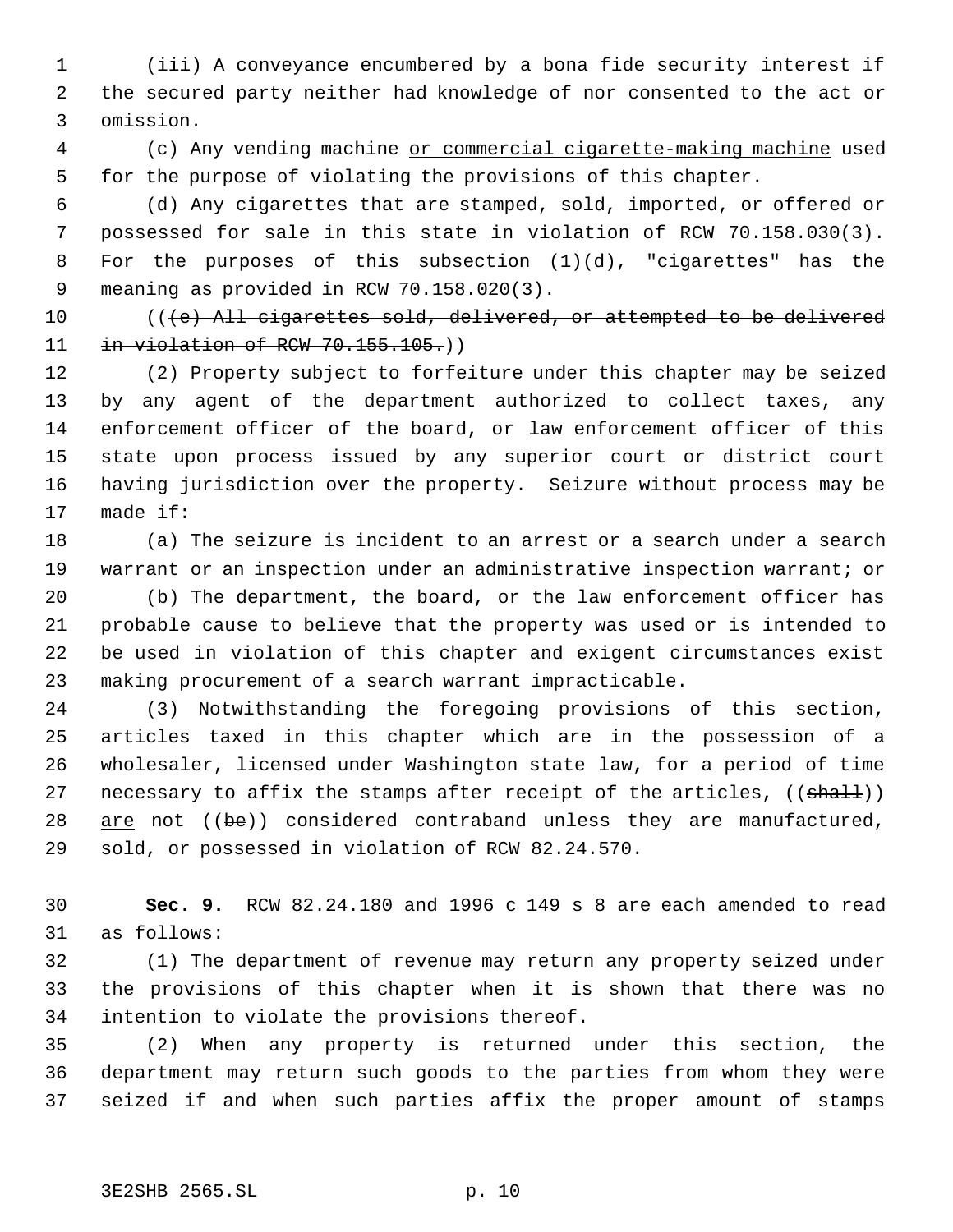thereto, and pay to the department as penalty an amount equal to the 2 greater of ten dollars per package of unstamped cigarettes or ten 3 dollars per twenty roll-your-own cigarettes, or two hundred fifty dollars, and interest on the amount of the tax at the rate as computed under RCW 82.32.050(2) from the date the tax became due until the date of payment, and in such cases, no advertisement shall be made or notices posted in connection with said seizure.

 **Sec. 10.** RCW 82.24.295 and 2001 c 235 s 6 are each amended to read as follows:

 (1) The taxes imposed by this chapter do not apply to the sale, use, consumption, handling, possession, or distribution of cigarettes by an Indian retailer during the effective period of a cigarette tax contract subject to RCW 43.06.455.

 (2) Effective July 1, 2002, wholesalers and retailers subject to 15 the provisions of this chapter ((shall be)) are allowed compensation for their services in affixing the stamps required under this chapter a sum computed at the rate of six dollars per one thousand stamps purchased or affixed by them.

 (3) In addition to the compensation allowed under subsection (2) of this section, retailers purchasing stamps for roll-your-own cigarettes 21 are allowed additional compensation to offset the cost of the tax under 22 chapter 82.26 RCW. The amount equals five cents per cigarette.

 **Sec. 11.** RCW 82.24.500 and 2003 c 114 s 10 are each amended to read as follows:

 No person may engage in or conduct the business of purchasing, selling, consigning, or distributing cigarettes in this state without 27 a license under this chapter, or providing consumers with access to a 28 commercial cigarette-making machine without a license under this 29 chapter. A violation of this section is a class C felony.

 **Sec. 12.** RCW 82.24.530 and 1993 c 507 s 15 are each amended to read as follows:

32 A fee of ninety-three dollars ((shall)) must accompany each retailer's license application or license renewal application. A separate license is required for each separate location at which the retailer operates. A fee of thirty additional dollars for each vending